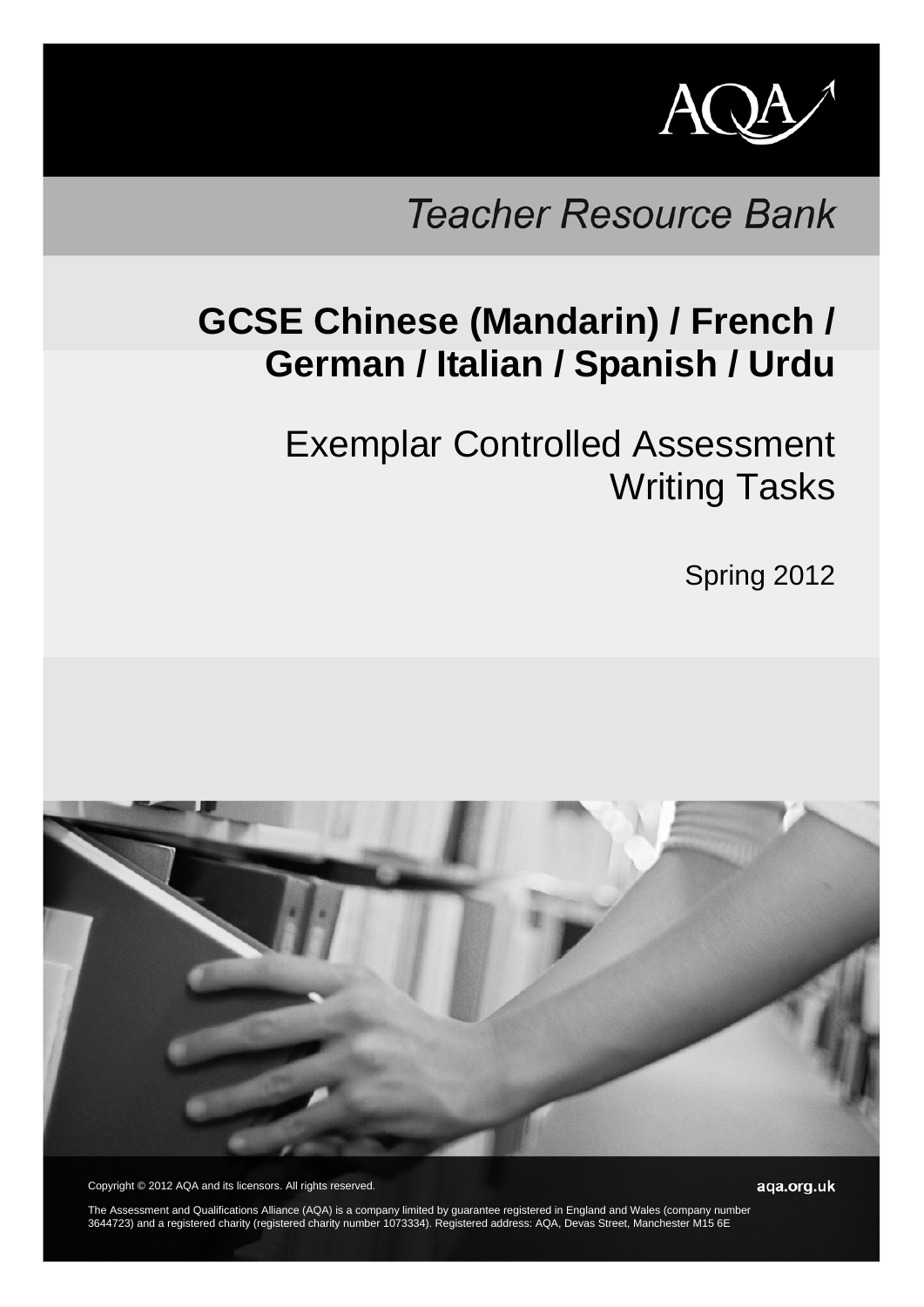# Introduction

The tasks show how four of the most popular areas can be adapted for use with students of differing abilities. They have been designed to be both challenging and engaging so that they will elicit the type of response which allows students to access the mark bands, as described in the assessment criteria, which they are capable of achieving.

There are two versions of each task, both of which have a common task title. Version 1 is designed for the more able students. Each version has three common bullets although they may not always be the first three consecutive ones. The rationale for this is so that the common bullets will be accessible to all abilities but will differentiate naturally by outcome. Initially this will enable the teacher and the class to work together within a common framework during the teaching and preparation period. The other three bullets will allow students of the different abilities to work towards fulfilling the assessment criteria but doing so through bullets which will enable them to work within their linguistic competencies. Thus, the more able will be set higher challenges which will give them the opportunity to access the higher mark bands. Other students will be working within their comfort zone but with bullets which elicit the type of responses which will give them access to the highest mark bands appropriate to their ability. Therefore, the design of the bullets and the differentiation of them are crucial to give students of all abilities the opportunity to reach their maximum potential.

The design of the exemplar tasks has six bullets, but this is not to say that this is the ideal number as it will depend on the preferences of the teacher. Of the six bullets in the exemplar tasks, three are common to both versions, but again this is a suggested combination for teachers to consider when designing tasks.

Some bullets have been designed to encourage students to do some independent research. This research will enable them to give a more personalised response which, because it is personalised, should be different from those offered by other students in the class. Another way to elicit a personalised response is to invite students to use their imagination or to speculate about an aspect related to the task title.

When designing bullets it is important to have in mind the assessment criteria so that the bullets give students the opportunity to show that they can fulfil the requirements of the criteria. Thus, it is important to ensure that students of all abilities can describe, give opinions with justifications, develop the points made and use verbs. Higher ability students must go beyond this by giving detailed, accurate and organised responses, using a variety of tenses as well as presenting and explaining points of view. The task title must be clear and the suggested content, as given in the bullets, must all be relevant to the title.

Thus, by designing appropriate tasks which elicit relevant responses, students will be able to prove their full linguistic ability to show what they know and can do.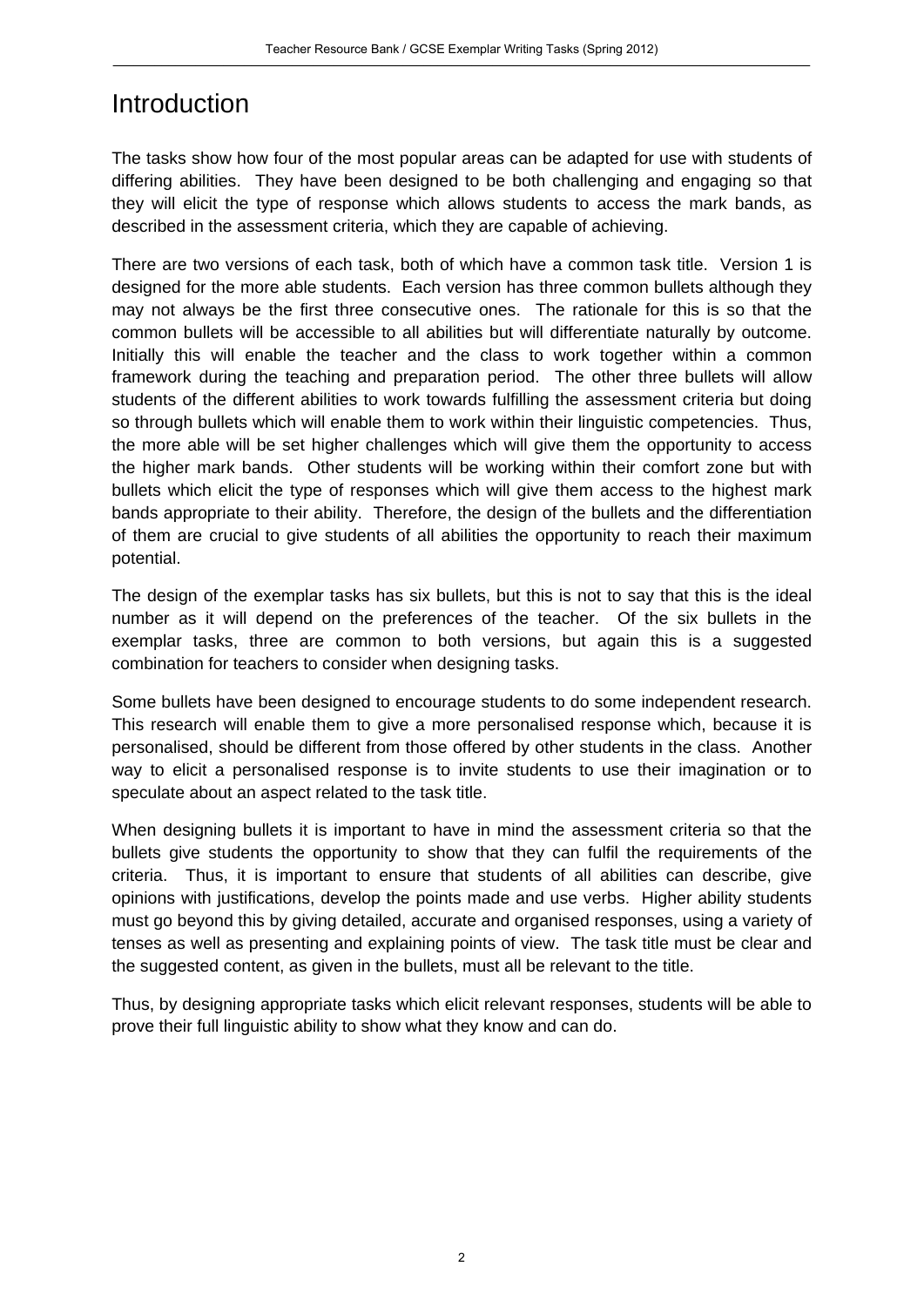#### **Context: Leisure – Holidays**

#### **Version 1**

#### **Task Title**: **HOLIDAYS AND TOURISM**

Your pen friend has asked you to write an article about holidays and tourism in the target language for the school magazine.

You could mention

• **the type of family holiday you prefer and your reasons**

*(This first bullet is very accessible for all abilities and allows students to give opinions with justifications about their preferred type of holiday. Giving opinions with reasons is very important if students are to access the Limited mark band and beyond it. More able students will also be able focus on the family aspect of the holiday and give reasons why the type of holiday is suitable and enjoyable for the family.)*

- **a description of a recent holiday and your opinions of it**  *(This enables students to describe a holiday of their choice so they could choose a resort in the UK or abroad. It allows students to personalise their response and to give more opinions with reasons. It is a bullet which will differentiate by outcome in that the descriptions will elicit either simplistic or more complex descriptions and reasons for the choice of holiday.)*
- **how you spend holiday time when you cannot go away on holiday** *(This is another instance of a bullet which will differentiate by outcome in that it can be answered simplistically with a series of activities that the student does when not going away. The more able student would give a more sophisticated response which could cover a wide variety of activities and reasons why the student does not go away.)*
- **if you think going away on holiday is important or not and why** *(The structure of this bullet elicits a personal response which gives higher ability students the opportunity to present, express and explain ideas and points of view which go beyond simplistic opinions. They may also choose to express their feelings about not going away on holiday e.g. disappointment etc. The ability to do this will enable such students to access the higher mark bands under Content.)*
- **if you think tourism is an advantage or not to a country, region or town and your reasons** *(This bullet also invites students to present, express and explain their points of view and thus it is another inbuilt opportunity created by the task for students to prove that they can do this with some sophistication. The bullet also invites students to think and research about a place of their choice and to argue whether tourism is an advantage or not. The place they choose to exemplify could be a place in the UK e.g. Blackpool, London etc. or it could be a place in the target language country or anywhere else. This bullet gives a lot of scope for students to work independently and to explain their ideas while still working within the framework of language that is being taught in class.)*

• **how you think holidays will change in the future and if you think your holiday choices will change or not** *(This bullet will appeal to the imagination of students who are being asked to speculate how holidays will change in the future. They are being asked to use future tenses which will satisfy the requirement for the use of a variety of tenses if students are to have access to the higher mark bands for Range of Language.)*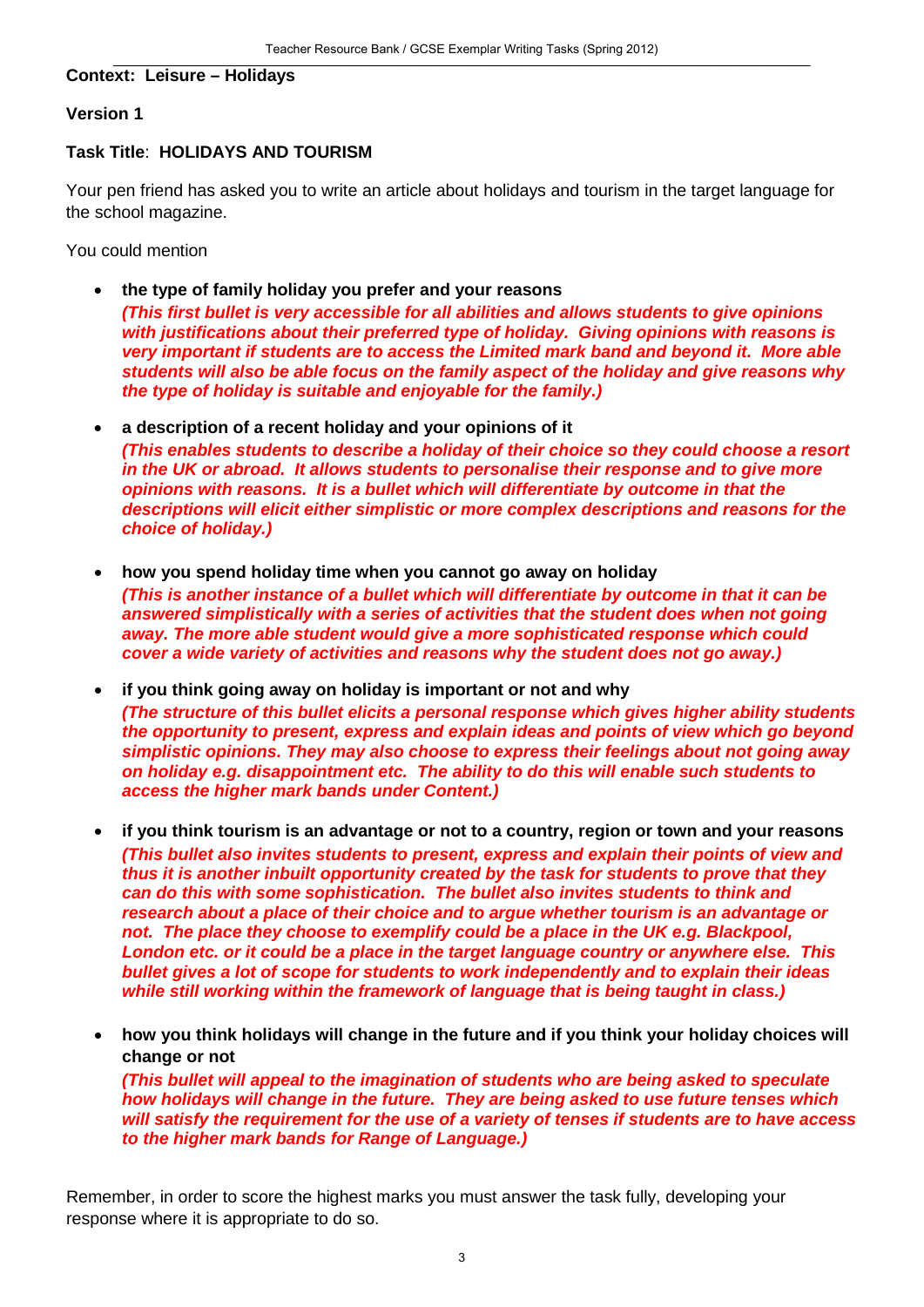## **Context: Leisure – Holidays**

#### **Version 2**

# **Task Title: HOLIDAYS AND TOURISM**

Your pen friend has asked you to write an article about holidays and tourism in the target language for the school magazine.

You could mention

- **the type of family holiday you prefer and your reasons**
	- when you go
	- type of holiday
	- reasons for your preference

#### • **what you do to prepare for your holidays**

- how you book the holiday
- what you do to save up
- what you buy for the holiday
- what you put in your case
- any documentation you need
- **a description of a recent holiday and your opinions of it**
	- where the destination was
	- what it was like
	- reasons why you liked/disliked it
- **how you spend holiday time when you cannot go away on holiday** 
	- the times you cannot go away: Christmas, half-term etc.
	- daytime activities
	- evening activities
	- who you spend time with
- **if you think going abroad on holiday is better than staying in the UK and your reasons**
	- why you think going abroad is good
	- why you think holidays in UK are good
	- which you prefer
- **plans for a different type of holiday in the future and your reasons** *(Students who are aiming for the C grade are not required to write using a variety of tenses to attain the grade. This bullet can be answered by using only the present tense, but depending on the linguistic confidence of the student it can be answered using immediate future etc. This will depend on their preparation in class.)*
	- where you want to go and why
	- who you want to go with and why
	- different activities you want to try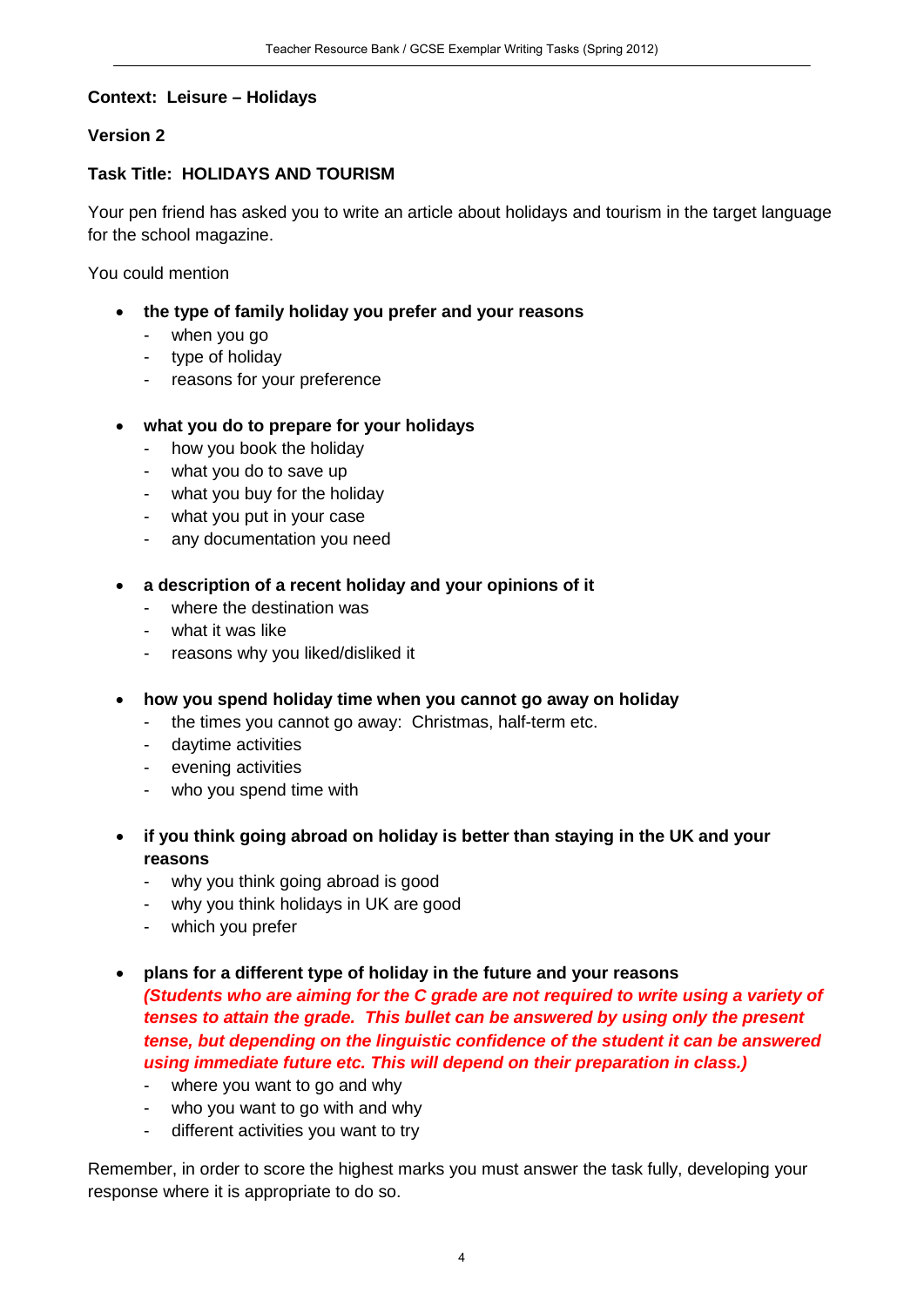# **Context: Lifestyle – Health**

#### **Version 1**

# **Task Title: PROBLEM OF OBESITY**

You are writing a blog in the target language for your partner school´s website about the problem of obesity in the UK and lifestyle.

You could mention

- **a description of the problem of obesity in the UK facts and figures** *(This will give students the opportunity to do some research and to put it into their own words in the target language.)*
- **reasons why people are obese** *(This bullet will allow students to think about why people are obese and to justify their thoughts.)*
- **the consequences of being obese**  *(Students will use the results of their research for the first bullet to explain the consequences and to use technical terms to describe any medical conditions which occur because of obesity. It is also an opportunity to write about the personal consequences of being obese like not being able to buy fashionable clothes or being bullied because of size etc.)*
- **your opinions about organisations and TV programmes which target people with weight problems** *(This bullet will enable students to think about if it is ethical, fair or helpful for organisations like fast food restaurants, weight loss organisations and TV programmes to target people with weight problems. It is an opportunity for them to give sophisticated opinions and reasons for their points of view.)*
- **if you think obesity has become the biggest challenge or not to people´s health and lifestyle in the UK and your reasons** *(Students will be able to present and explain their ideas and opinions about whether they feel there are any other more important challenges to healthy lifestyle. They will conclude which issue, if any, is the most challenging. They have the opportunity to use past tenses to explain that obesity has not always been an issue and they may choose to explain why it was not an issue in the past.)*
- **how you think the government, local authorities or schools will help people to improve their lifestyle for a more healthy future** *(Students are invited to use future/conditional tense to imagine how people will be able to improve their lifestyle and how public institutions will help them to do this.)*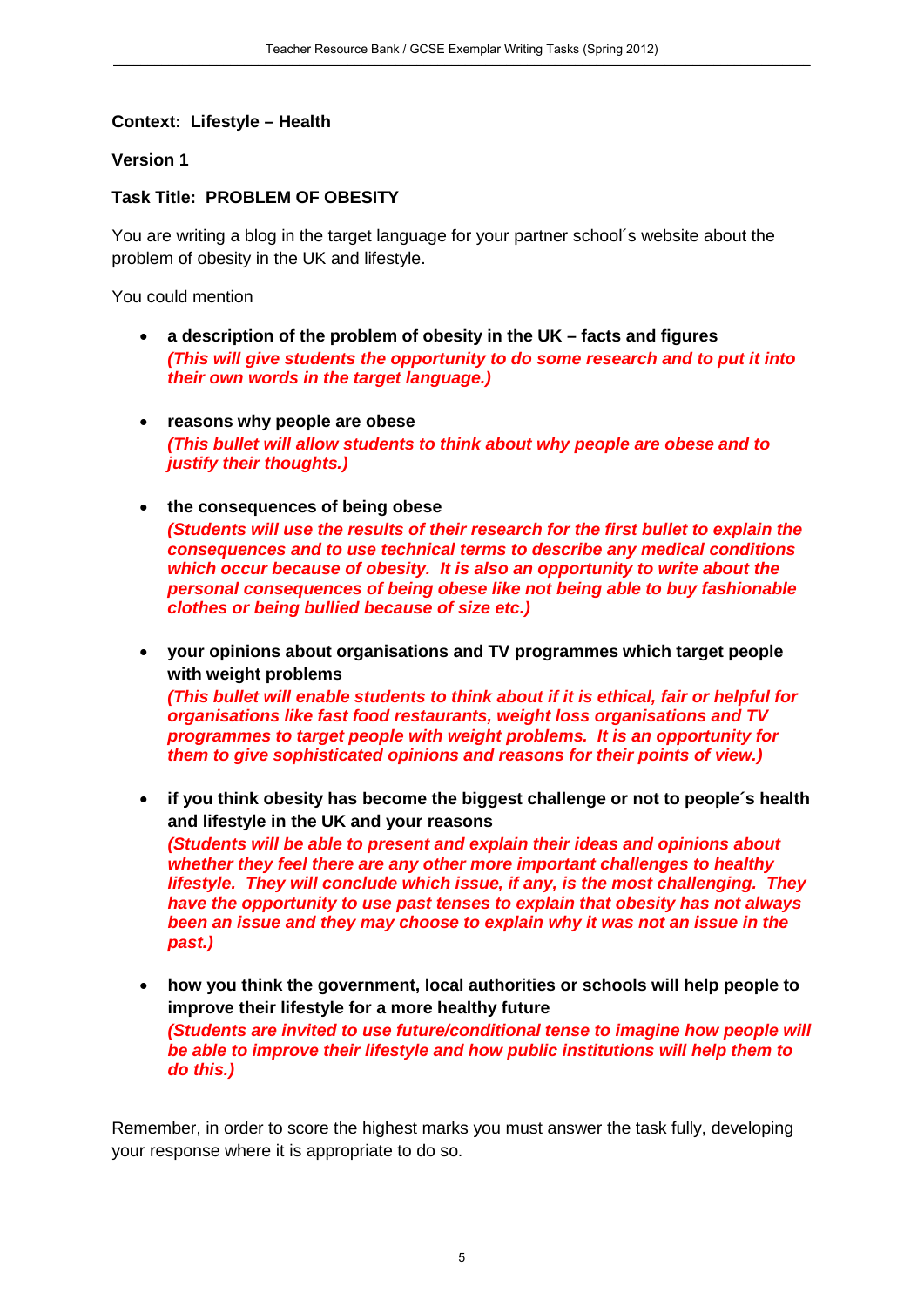# **Context: Lifestyle – Health**

## **Version 2**

# **Task Title: PROBLEM OF OBESITY**

You are writing a blog in the target language for your partner school´s website about the problem of obesity in the UK and lifestyle.

You could mention

- **a description of the problem of obesity in the UK facts and figures**
	- one in four people are now obese in the UK
	- it is becoming normal for children to be overweight
	- doctors say it is now a very serious issue

#### • **reasons why people are obese**

- unhealthy diet fast food, junk food, snacks, fizzy drinks etc. popular and easy
- mums who work do not have time to shop for and prepare healthy meals
- people eat too much and have very big portions
- people do not exercise or play sport
- **the consequences of being obese**
	- health problems e.g. heart disease, diabetes, high blood pressure
	- other problems e.g. fat people can be less confident, can be bullied, cannot buy fashionable clothes, cannot join in many activities
	- the cost to the national health the need for special facilities e.g. special beds, ambulances, medical treatment is very expensive e.g. £50,000 to fit a gastric band per patient

# • **your opinions about TV programmes about people with weight problems**

- if you watch TV programmes like *The Biggest Loser* and *Supersize v Superskinny*
- if you think these programmes are entertaining and why
- if you think these programmes help to educate people with weight problems and why

#### • **another health problem or lifestyle issue which worries you**

- smoking cigarettes, drinking too much alcohol, drugs etc.
- if the problem worries you more than obesity and your reasons
- **if you think your lifestyle is healthy or not and why**
	- things you do that are healthy walk to school, avoid cigarettes etc.
	- things you do that are not healthy avoid exercise, play too many computer games, drink too much cola, eat too many crisps and junk food etc.
	- how you need to change your lifestyle if necessary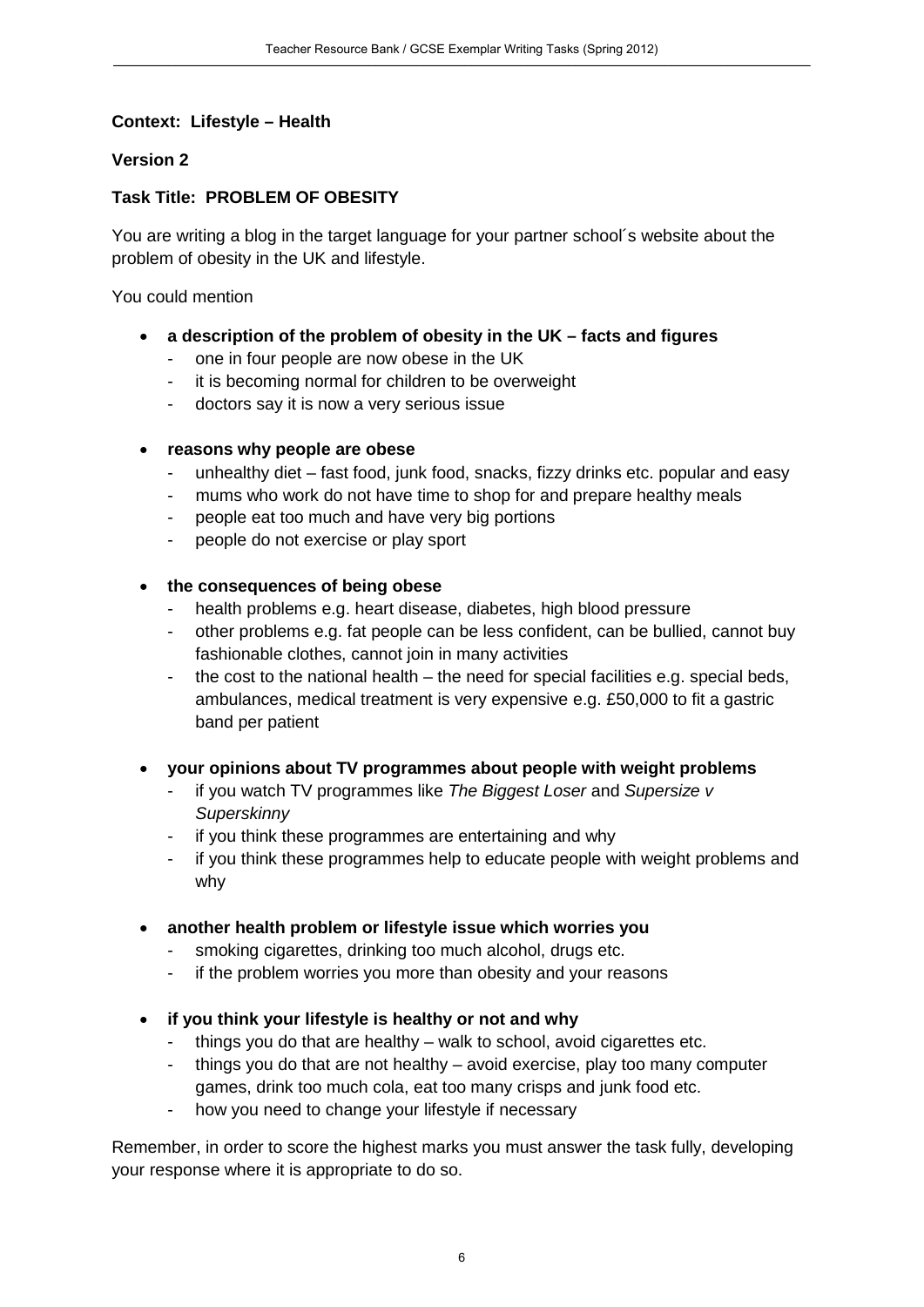#### **Context: Home and Environment**

#### **Version 1**

# **Task Title: PROTECTING THE ENVIRONMENT**

You are contributing to an online series of articles about the environment which you have seen on a target language website.

You could mention

- **what you do at home to protect the environment** *(This is an accessible first bullet which will enable students to write about a number of ways they protect the environment at home.)*
- **why you think your actions help to protect the environment** *(This invites students to explain by justifying why they think their actions protect the environment. Being able to explain is a skill which can be either quite simplistic or can enable students to use more sophisticated language to support their explanation. Responses will depend on the level of thinking used to justify the actions and the students´ ability to communicate the thinking.)*
- **the disadvantages of being environmentally friendly** *(Normally the emphasis is on the advantages of protecting the environment. This bullet invites students to present their ideas about the disadvantages, for example buying green products can be expensive, electric cars are much more expensive to buy and difficult to run etc. There are numerous reasons to research and to discuss which enables the students to personalise the response.)*
- **what you think is the most serious global environmental problem and your reasons** *(This bullet allows students to personalise their response, to research an issue of their choice and to explain the reasons.)*
- **why protecting the environment was not an issue in the past** *(This bullet enables students to think about reasons why protecting the environment has become such an issue for the modern world. They can use past and present tenses to present and explain their ideas which will satisfy the requirement for higher achieving students to be able to use a variety of tenses. At the same time by presenting and explaining their ideas, and depending on the level of the response, they can access the higher mark bands for Content. The explanation will also give opportunities to use more technical language relevant to the environment.)*
- **what you think will happen in the future if people do not protect the environment now** *(Students are asked to speculate about the future. This is another chance for them to explain their ideas which will be based on their research and class discussion about the possible consequences to the environment. The bullet is couched in future terms which will give students an added opportunity to show that they can use different tenses, in this case the future and the present. As with the previous bullet this will enable students to show their knowledge of more technical vocabulary related to the environment.)*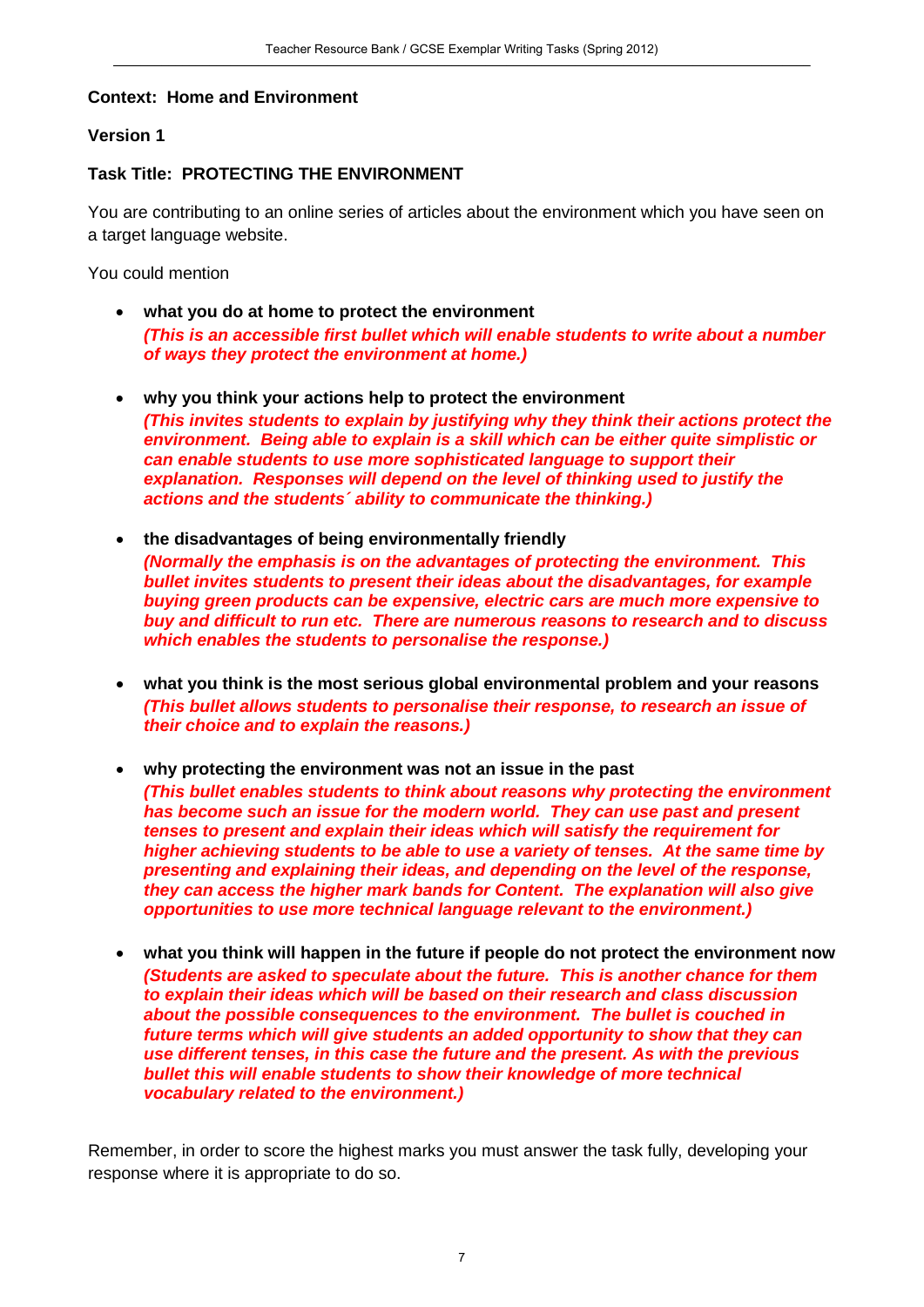#### **Context: Home and Environment**

#### **Version 2**

# **Task Title: PROTECTING THE ENVIRONMENT**

You are contributing to an online series of articles about the environment which you have seen on a target language website.

You could mention

- **what you do at home to protect the environment**
	- how you save water, energy, paper
	- what you do to recycle and separate rubbish
	- if you use ´green´ products
- **why you think your actions help to protect the environment**
	- why you think any of your actions protect the environment e.g.
	- recycling, saving energy and water
	- separating rubbish and composting organic products
	- buying local products or organic products
	- only using the car when necessary or car share
	- using public transport
	- reusing things
- **the disadvantages of being environmentally friendly**
	- cost of ´green´ products
	- inconvenience of recycling and separating rubbish
	- unreliable/inconvenient public transport
- **the environmental problems in your home town**
	- litter, dirt and animal dirt
	- air and noise pollution
	- traffic
	- vandalism and graffiti
	- any other problem
- **how these environmental problems affect your home town**
	- health problems caused by pollution and dirt
	- problems caused by traffic
	- unpleasant appearance of the town
- **what you think the town council can do to solve these problems**
	- control the traffic
	- improve public transport
	- more litter bins, street cleaners
	- more cameras to catch vandals, litter louts etc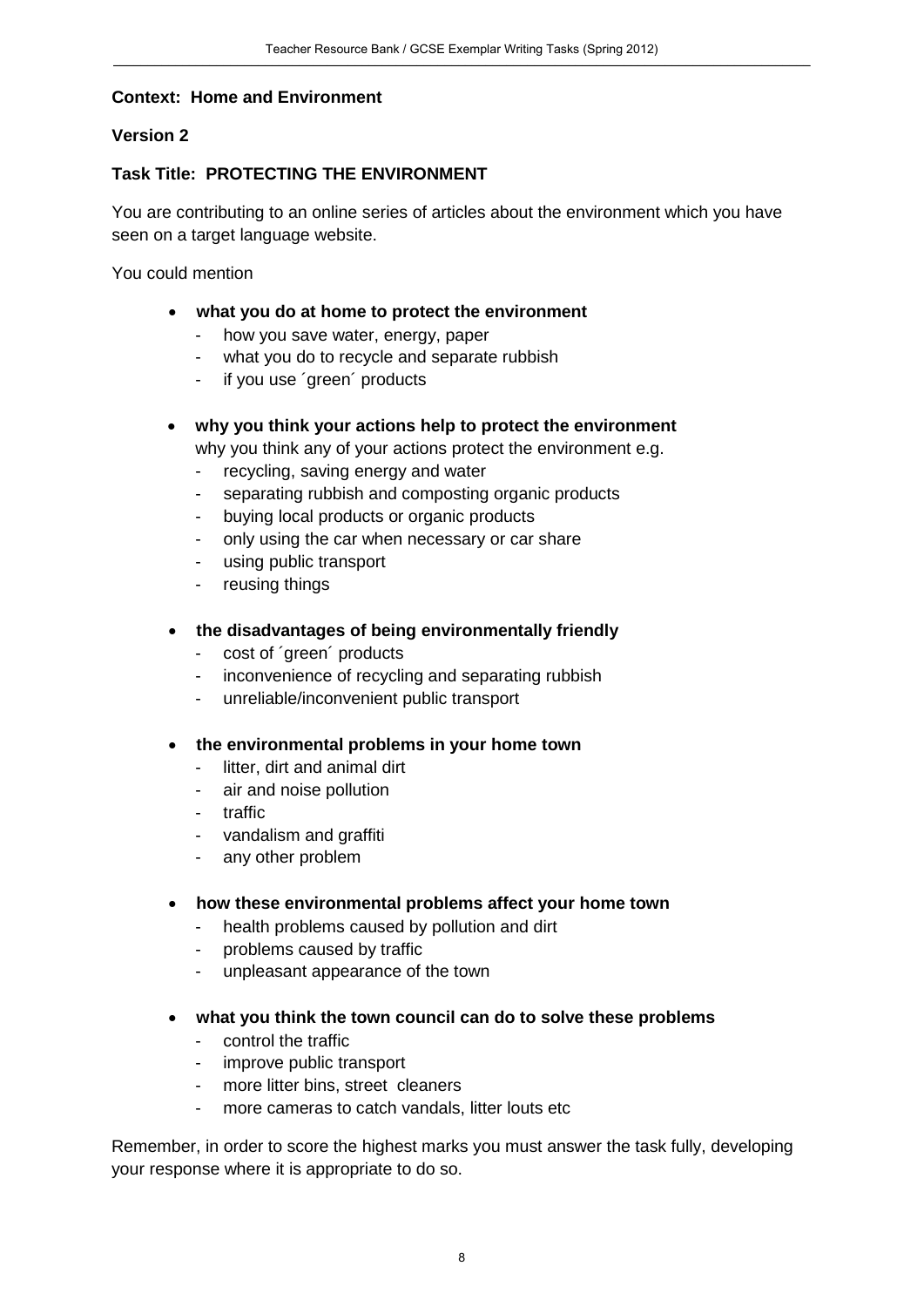#### **Context: Work and Education**

#### **Version 1**

# **Task Title: WORK EXPERIENCE**

You are nearly at the end of work experience and you are writing an online account about it for your pen friend who is about to do a work placement in the target language country.

You could mention

• **details of your work placement**

*(This is a very open-ended first bullet which can be answered in a very straightforward way giving details about the company, location etc. It could also be expanded with details about how and why the student chose the placement and who organised it etc. It gives the student an early opportunity within the task to use present and past tenses.)*

- **a description of a typical day at the placement** *(This is quite an accessible bullet which will elicit a number of activities. It gives the opportunity for the higher student to use a variety of markers to sequence the activities and to develop the response by giving opinions about them.)*
- **your line manager, your opinion of him/her and your reasons** *(This bullet will differentiate by outcome in that students with good linguistic ability will be able to develop the description of the line manager and the relationship with him/her. It also offers the opportunity for the student to describe feelings and reactions to the relationship with the line manager.)*
- **a high point and a low point during the placement and how you overcame the low point**

*(The student will use a variety of past tenses to describe the high and low points which will lead to a sophisticated and personalised response. Students can develop the response by expressing their feelings about the high and low points which will lead to more sophisticated expressions of their points of view.)*

- **if the placement has influenced your choice of career in the future or not and why** *(The bullet elicits a conclusion about work experience set against the personal aspirations of the student.)*
- **if you think work experience is worthwhile or not and your reasons** *(Students are invited to present and explain their points of view about the value of work experience in general. If done well it will give students access to the higher mark bands for Content.)*